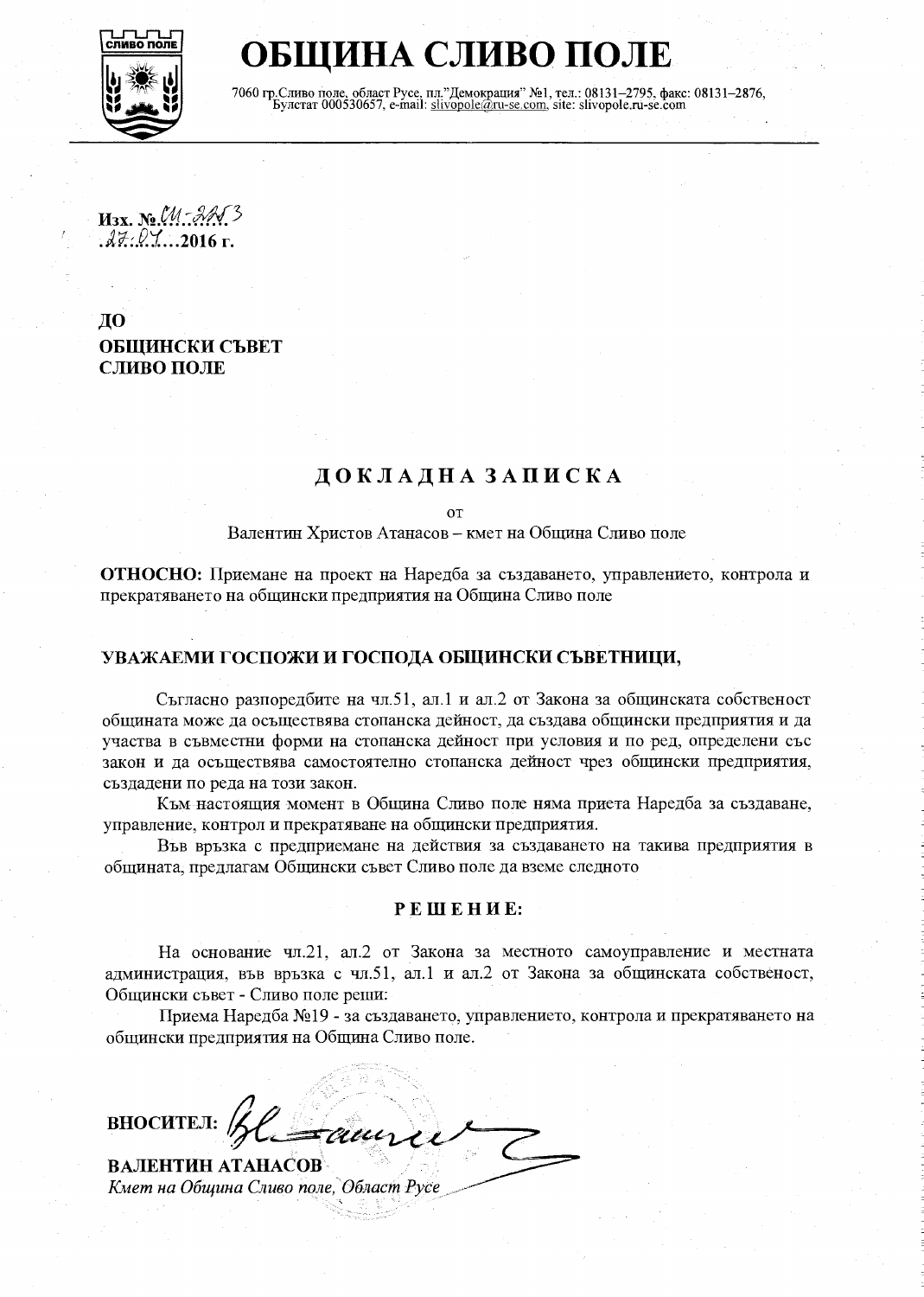### **МОТИВИ**

#### към проект на Наредба за създаването, управлението, контрола и прекратяването на общински предприятия на Община Сливо поле

#### УВАЖАЕМИ ДАМИ И ГОСПОДА ОБЩИНСКИ СЪВЕТНИЦИ,

Към настоящия момент в Община Сливо поле няма приета Наредба за създаване, управление, контрол и прекратяване на общински предприятия. Общината е предприела действия за създаването на такива предприятия. Нормативната уредба на общинските предприятия се съдържа в Закона за общинската собственост. Тя урежда основните начала за тяхното създаване, прекратяване, функциониране и управление, като в тази връзка съществува необходимост от по-детайлно нормативно уреждане на тези въпроси на местно ниво, което налага приемането на Наредба.

#### **I. НОРМАТИВНА ОБОСНОВКА**

#### ЗАКОН ЗА НОРМАТИВНИТЕ АКТОВЕ

Чл. 7. (Доп. - ДВ, бр. 65 от 1995 г., изм., бр. 46 от 2007 г).

(2) Наредбата е нормативен акт, който се издава за прилагане на отделни разпоредби или подразделения на нормативен акт от по-висока степен.

**Чл. 8.** (Изм. - ДВ, бр. 65 от 1995 г.) Всеки общински съвет може да издава наредби, с които да урежда съобразно нормативните актове от по-висока степен неуредени от тях обшествени отношения с местно значение.

Чл. 26. (Отм., нов - ДВ, бр. 46 от 2007 г.) (1) Изработването на проект на нормативен акт се извършва при зачитане на принципите на обоснованост, стабилност, откритост и съгласуваност.

(2) Преди внасянето на проект на нормативен акт за издаване или приемане от компетентния орган съставителят на проекта го публикува на интернет страницата на заедно с мотивите, съответно доклада, съответната институция като на заинтересованите лица се предоставя най-малко 14-дневен срок за предложения и становища по проекта.

#### ЗАКОН ЗА ОБЩИНСКАТА СОБСТВЕНОСТ

Чл. 51. (Изм. и доп. - ДВ, бр. 96 от 1999 г., изм., бр. 54 от 2008 г.) (1) Общината може да осъществява стопанска дейност, да създава общински предприятия и да участва в съвместни форми на стопанска дейност при условия и по ред, определени със закон.

(2) (Изм. и доп. - ДВ, бр. 45 от 2012 г., в сила от 1.01.2013 г.) Общината може да осъществява стопанска дейност чрез търговски дружества с общинско участие в капитала или чрез граждански дружества по Закона за задълженията и договорите. Общината може да осъществява самостоятелно стопанска дейност чрез общински предприятия, създадени по реда на този закон.

Чл. 52. (Изм. - ДВ, бр. 96 от 1999 г., бр. 120 от 2002 г., бр. 101 от 2004 г., бр. 54 от 2008 г.) (1) (Изм. и доп. - ДВ, бр. 15 от 2011 г., изм., бр. 15 от 2013 г., в сила от 1.01.2014 г.) Общинското предприятие е специализирано звено на общината за изпълнение на местни дейности и услуги, финансирани от общинския бюджет.

(2) Общинското предприятия се създава, преобразува и закрива с решение на общинския съвет.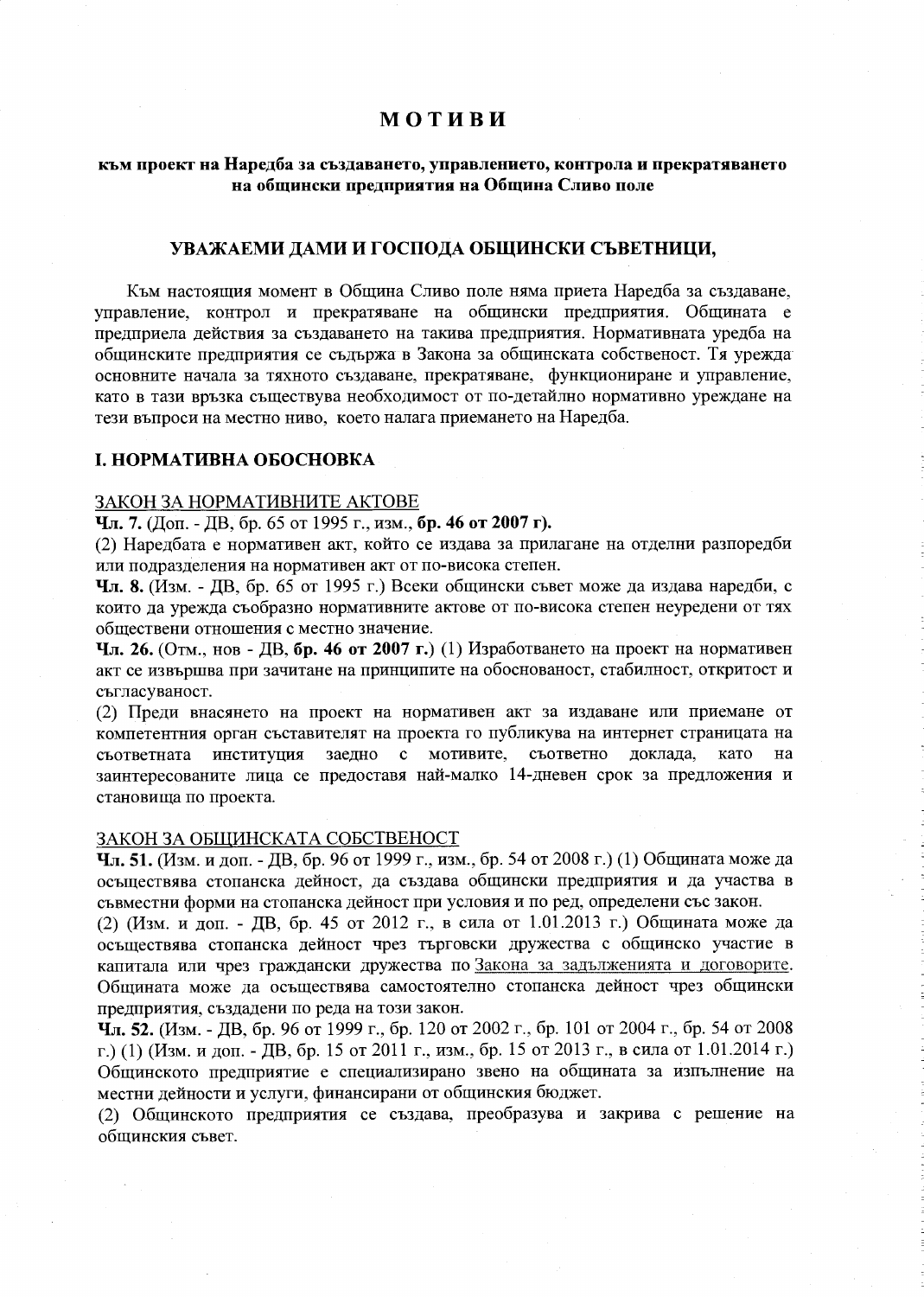(3) Общинското предприятие осъществява дейността си въз основа на правилник, приет

управлението, численият състав и влязата и задълженията на предприятието по (4) С правилника по ал. 3 се определят предметът на дейност, структурата,

предприятие може да осыцествява дейност по: чл. 53. (Изм. - ДВ, бр. 96 от 1999 г., бр. 101 от 2004 г., бр. 54 от 2008 г.) Общинското второстепенен разпоредител с бюджет. (5) (Изм. - ДВ, бр. 15 от 2013 г., в сила от 1.01.2014 г.) Общинското предприятие е

отношение на предоставеното му общинско имущество.

от общинския свеет.

2. предоставяне на други услуги или осъществяване на други местни дейности, както и предоставяне на свързаните с тях услуги за населението; сгобрежения ня дехнинскяда инфрасдумдыми и пради и моди - оспинскя соселевеност. 1. управление, изграждане, поддържане, ремонт и реконструкция на обекти, мрежи и

необходими за задоволаване на потребностите на общината или на неднопо население,

и поддържал плодини од надложите дели примества с общинско участие в **Чл. 54а.** (Нов - ДВ, бр. 101 ог 2004 г., изм., бр. 54 ог 2008 г.) (1) В общината се създават които се финансират от бюджета на общината, определени от общинския съвет.

(2) (Изм. - ДВ, бр. 66 от 2013 г., в сила от 26.07.2013 г.) Образците на регистрите, редът гражданските дружества, в които участва общината. капитала, за общинските предприятия, за юридическите лица с нестопанска цел и за

предприятия се назначават от кмета на общината по ред, определен от общинския Чл. 55. (Изм. - ДВ, бр. 96 от 1999 г., бр. 101 от 2004 г.) Директорите на общинските развитие и министъра на правосъдието. за воденето и съхраняването им се определа о типода на министъра на регионалното

ЗАКОН ЗА МЕСТНОТО САМОУПРАВЛЕНИЕ И МЕСТНАГА АДМИНИСТРАЦИЯ CPB<sub>6</sub>T.

декларации и обръщения. ал. 1 общинският съвет приема правилници, наредби, инструкции, решения, (2) (Изм. - ДВ, бр. 69 от 2003 г., бр. 69 от 2006 г.) В изпълнение на правомощията си по **Чл. 21.** (Изм. - ДВ, бр. 65 от 1995 г.) (1) Общинският съвет:

### П. ПРИЧИНИ, НАЛАГАЦИ ПРИЕМАНЕТО НА НАРЕДБА.

Кмета на общината и Общинския съвет. им, тяхного управление и осъществяването на контрол върху дейността им от страна на предприятия в общината, ще създаде по-добри условия за упражнаване на дейността Създаването на общи и едиакви правила за организацията и дейността на общински

контрол на Обцински предприятия на Община Сливо поле: III. МОТИВИ за приемане на Наредба за създаване, прекратяване, управление и

общинскиге предприятия: 1. Определяне на минимини изисквания за създаване, управление и контрол на

оопински преппринини: създаването, прекратяването на дейността, управлението и контролирането на 2. Синхронизиране на общинските разпоредби с нового законодателето в областта на

процеса по управление и контрол на дейността на общинските предприятия. 3. Повишаване правомощимъ на Кмета на общината и упълномощените от него лица, в

са свързяни със създаване на подходащи, нормативно регламентнонни правила за прекратяване, управление и контрол на общински предприятия на Община Сливо поле, IV. IIEJINIE, които се поставят с приемането на Наредбата за създаване,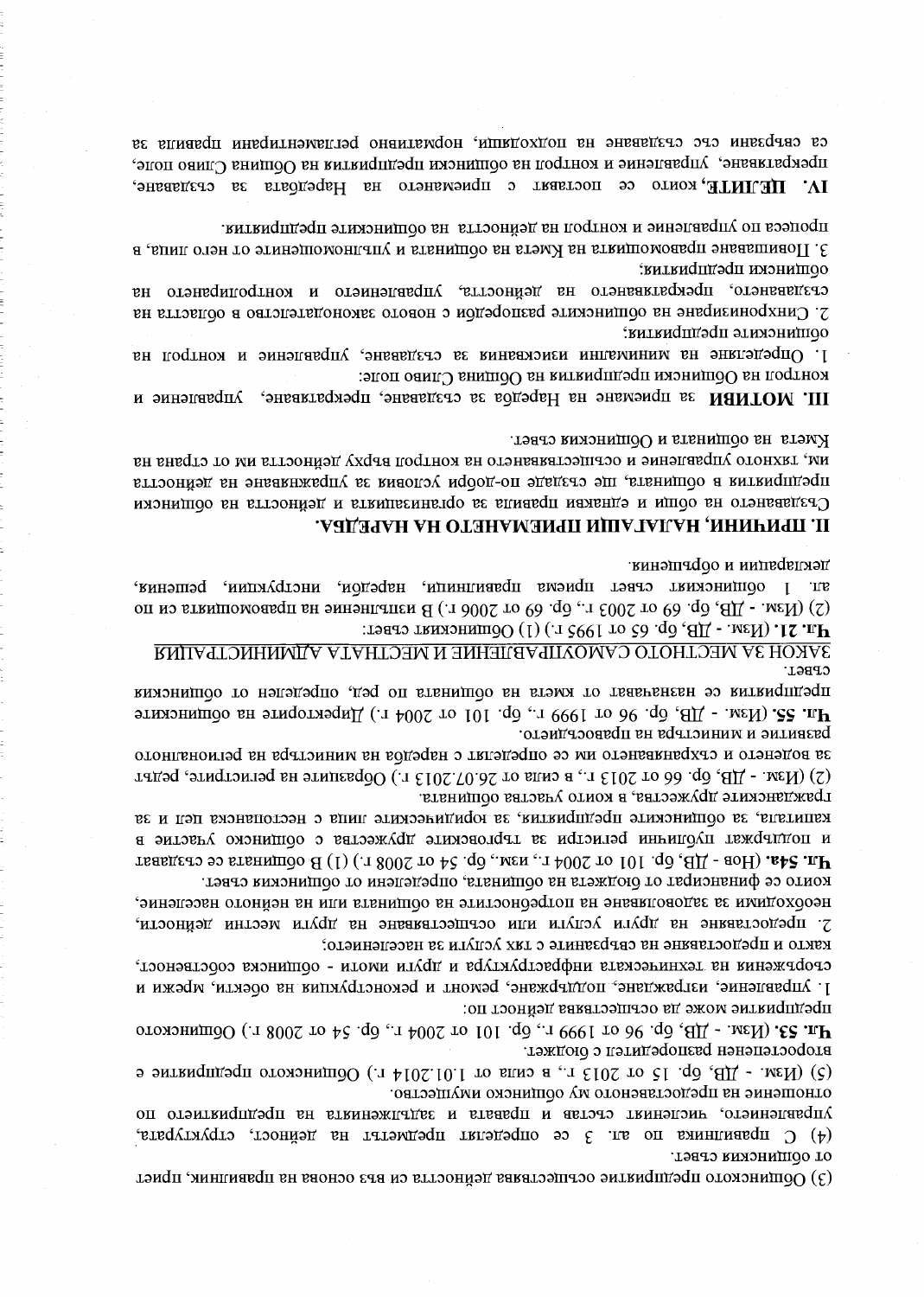общинските предприятия, които са предпоставка за повишаване на приходите на общината, чрез по-ефективно управление на собствеността - от една страна, а от друга - повишаване качеството и разширяване на услугите на гражданите. Също така ще се постигне ефективност при контролната дейност от страна на Кмета и Общинския съвет.

### V. ФИНАНСОВИ И ДРУГИ СРЕДСТВА, НЕОБХОДИМИ ЗА ПРИЛАГАНЕ НА НАРЕДБАТА.

Прилагането на Наредбата няма да е свързано с изразходване на допълнителни финансови средства от бюджета на Общината, както и с ангажиране на допълнителни човешки ресурси.

#### VI. ОЧАКВАНИ РЕЗУЛТАТИ ОТ ПРИЕМАНЕ НА НАРЕДБАТА:

1. В трудните условия пред които е поставена Общината, е необходимо да се прелприемат мерки за намаляване на разходите и повишаване на приходите в Общинския бюджет.

2. Създаването на общински предприятия, предоставя възможност за постигане на подобра оперативност, ефективност, икономичност в работата и печеливша стопанска лейност.

### VII. АНАЛИЗ НА СЪОТВЕТСТВИЕ С ПРАВОТО НА ЕВРОПЕЙСКИЯ СЪЮЗ.

Тенденциите в местното самоуправление и местната администрация са приоритетно изразени в Европейската Харта за местното самоуправление и в Европейската Харта за регионално развитие. Те подчертават необходимостта от отчитането в правните актове на всички особености на местните структури, с оглед на задоволяването на потребностите на населението по места чрез ефективно местно самоуправление. Предложената Наредба е изготвена в съответствие с Европейската харта за местно самоуправление, Конституцията на Република България, Закона за местното самоуправление и местната администрация, както и на Закона за общинската собственост.

На основание чл. 26, ал. 2 от Закона за нормативните актове, проектът на Наредба е публикуван на интернет страницата на Община Сливо поле, като по този начин е дадена възможност на всички заинтересовани лица да се запознаят с него и да изразят становише.

Каним всички заинтересовани на 11.05.2016г., 10:00ч. в Заседателната зала на Общински съвет, където ще се състои обществено обсъждане на Проекта на Наредбата.

Валентин Атанасов

Кмет на Община Сливо поле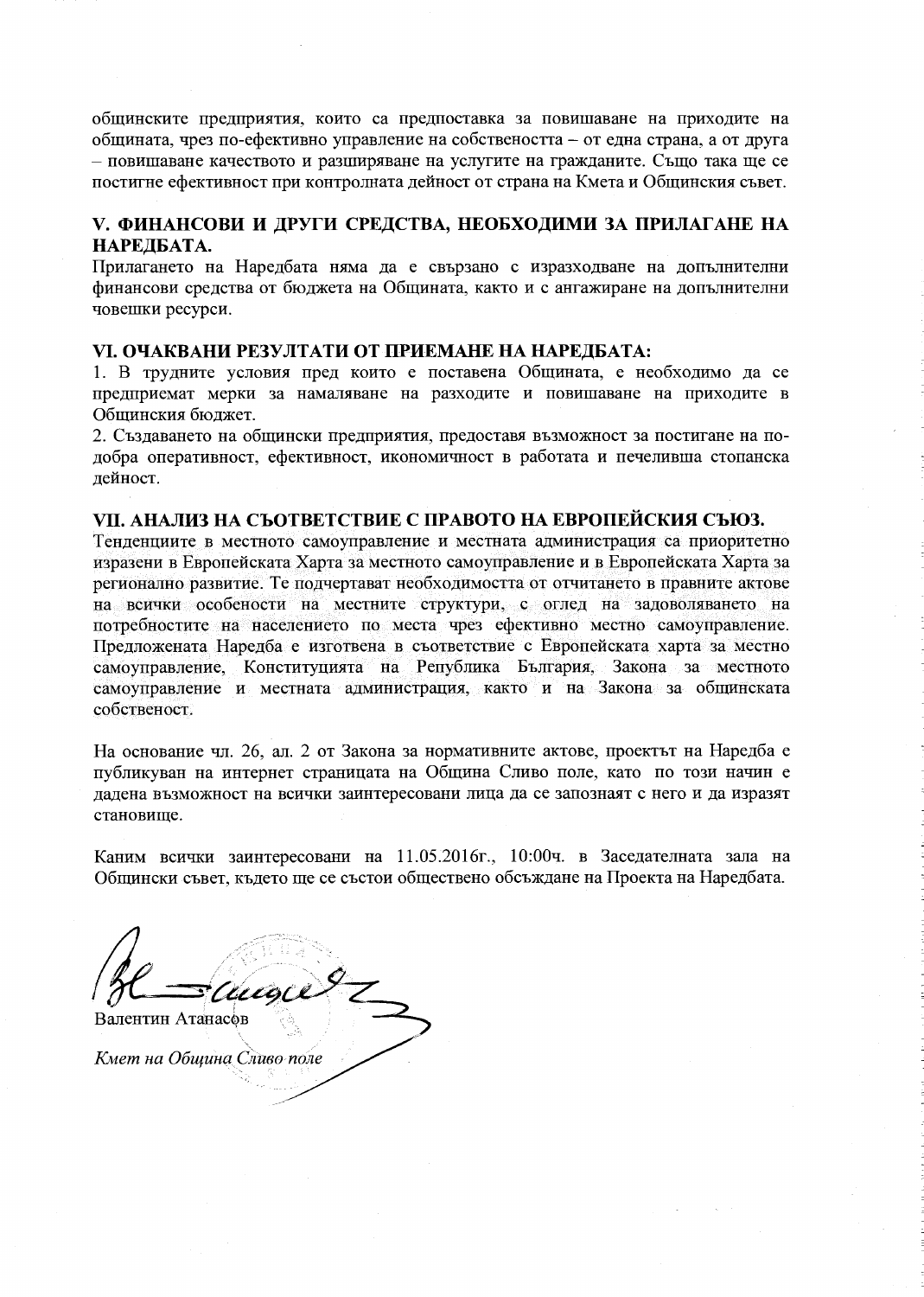#### Проект!

### **НАРЕДБА**

# ЗА СЪЗДАВАНЕ, УПРАВЛЕНИЕ И ОСЪЩЕСТВЯВАНЕ КОНТРОЛ НА ОБЩИНСКИ ПРЕДПРИЯТИЯ НА ТЕРИТОРИЯТА НА ОБШИНА СЛИВО ПОЛЕ

# **РАЗДЕЛ I** ОБЩИ ПОЛОЖЕНИЯ

Чл.1. Тази наредба урежда реда и условията за създаването, преобразуването, закриването, управлението, организацията и контрола върху дейността на общинските предприятия в община Сливо поле.

Чл.2. (1) Общинските предприятия се създават за изпълнението на общински дейности в следните направления:

1. управление, изграждане, поддържане, ремонт и реконструкция на обекти, мрежи и съоръжения на техническата инфраструктура и други имоти - общинска собственост, както и предоставяне на свързаните с тях услуги на населението:

2. предоставяне на други услуги или осъществяване на други местни дейности, необходими за задоволяване на потребностите на общината или на нейното население, които се финансират от общинския бюджет, определени от общинския съвет.

(2) На общинското предприятие не могат да бъдат възлагани функции, представляващи част от административно-техническото обслужване на населението от общината.

(3) Общинските предприятия могат да имат собствен печат, на който е отбелязано наименованието на предприятието и организационната му форма.

#### **РАЗДЕЛ II**

# СЪЗДАВАНЕ, ПРЕОБРАЗУВАНЕ И ЗАКРИВАНЕ НА ОБЩИНСКИТЕ ПРЕДПРИЯТИЯ

Чл. 3. (1) Общинското предприятие е специализирано звено на общината за изпълнение на местни дейности и услуги, финансирани от общинския бюджет или от извънбюджетните сметки и фондове на община Сливо поле.

(2) Общинско предприятие се създава, преобразува и закрива с решение на общинския съвет по предложение на кмета на общината.

(3) Предприятието е второстепенен разпоредител с бюджетни кредити и не е самостоятелно юридическо лице.

(4) Преобразуването на общинските предприятия се извършва чрез сливане, разделяне или вливане в друго общинско предприятие.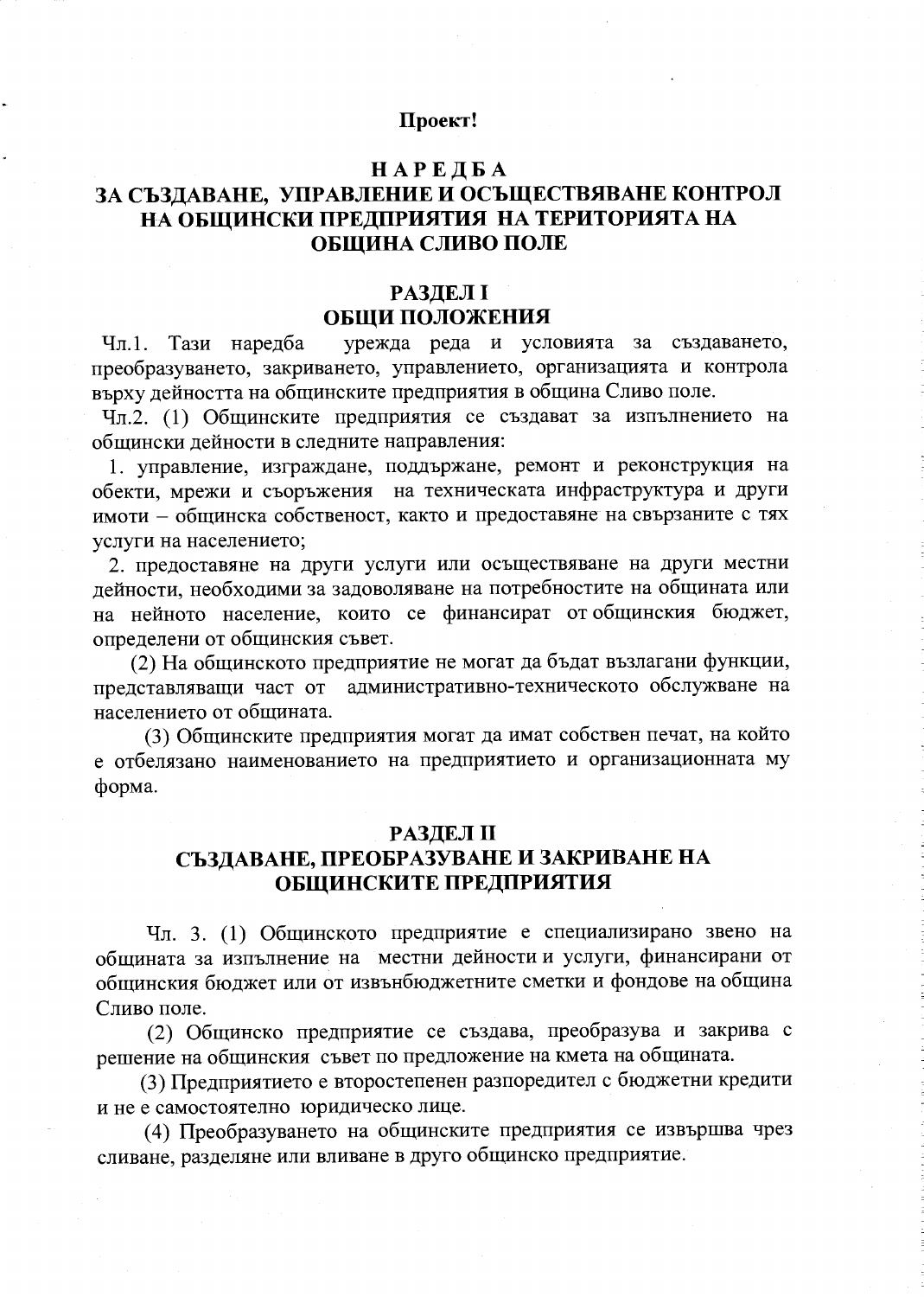(5) С решението за преобразуване или закриване на предприятието се определя правоприемството на активи и пасиви, уреждането на трудовите правоотношения с персонала и други.

(6) Общинското предприятие осъществява дейността си въз основа на правилник, приет от общинския съвет.

(7) С правилника по ал.6 се определят предметът на дейност, структурата, управлението, численият състав, както и правата задълженията на предприятието по отношение на предоставеното му общинско имущество.

(8) Предоставеното и придобито в резултат на дейността на общинските предприятия имущество е общинска собственост по смисъла на Закона за общинската собственост и за него се прилага наредбата по чл.8 ал.2 от Закона за общинската собственост, приета от Общински съвет Сливо поле.

(9) Предоставянето на общински имоти и вещи за управление от общинските предприятия се извършва по реда на Закона за общинската собственост, като в приложение към правилника по ал.6 се вписват предоставените на общинското предприятие имоти и вещи.

#### **РАЗДЕЛ III**

# ОРГАНИЗАЦИЯ И УПРАВЛЕНИЕ НА ОБЩИНСКИТЕ **ПРЕДПРИЯТИЯ**

Чл. 4. Дейността на общинските предприятия се координира и контролира от кмета на общината или определен от него заместник - кмет, съобразно Закона за общинската собственост, тази наредба и Правилника за устройството и дейността на общинското предприятие.

Чл. 5. (1) Общинските предприятия се управляват от директор, който се назначава и освобождава от кмета на общината.

(2) Управлението се възлага с трудов договор, сключен по Кодекса на труда, след провеждане на публичен подбор по реда и при условията на настоящата наредба.

(3) Публичния подбор се открива със заповед на кмета на общината, която се публикува в поне един местен ежедневник и на официалния сайт на общината.

Чл. 6. Публичния подбор се провежда в три етапа:

1. проверка на съответствието на представените документи с предварително обявените изисквания;

2. представяне от кандидатите на концепция за развитието и дейността на общинското предприятие за три годишен период;

3. интервю с кандидатите.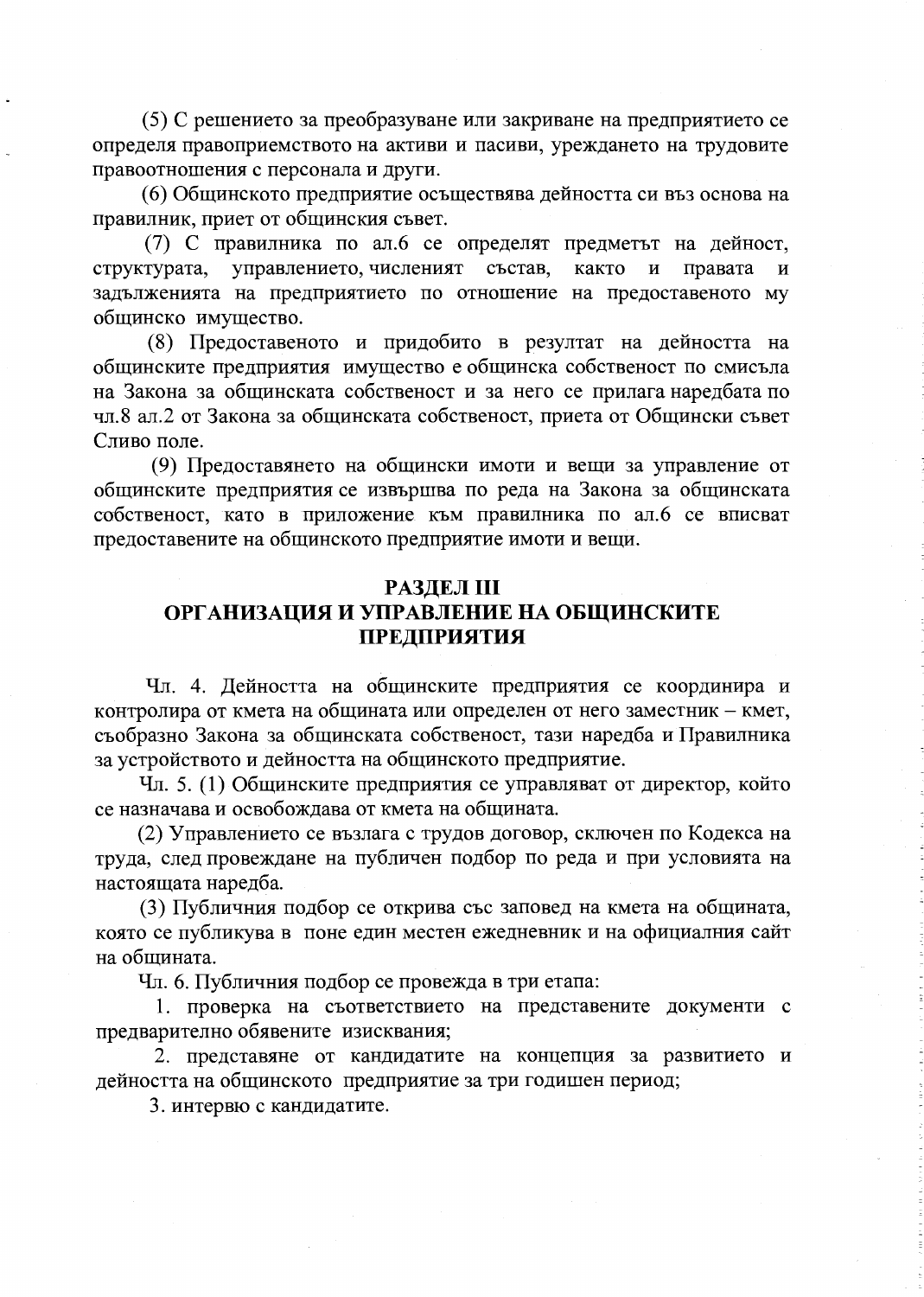Чл. 7. (1) Със заповедта по чл.5, ал.3 се определят условията на които участниците в публичния подбор, необходимите следва да отговарят документи, мястото и срокът за представянето им.

(2) Не могат да бъдат директори на общинските предприятия лица, които:

1. са осъдени на лишаване от свобода за умишлено престъпление от общ характер, са лишени от правото да упражняват търговска дейност или да заемат материално отчетническа длъжност;

2. от свое или чуждо име извършват търговски сделки;

3. участват в събирателни или командитни дружества или дружества с ограничена отговорност;

4. са управители, контрольори, членове на изпълнителни или контролни органи на търговски дружествата;

5. заемат друга длъжност или извършват дейност, която съгласно специален закон е несъвместима с правното им Конституцията или положение;

Чл.8. След изтичане на срока за подаване на документи за участие в публичния подбор, кмета на общината назначава комисия за провеждане на подбора.

(2) Комисията се състои от 3 до 5 членове, включително председател и секретар.

(3) В състава на комисията задължително се включва правоспособен юрист и един общински съветник.

(4) Комисията за провеждане на публичния подбор:

1. организира приемането на документите, подготовката  $\mathbf{M}$ провеждането на публичния подбор;

2. предоставя на кандидатите информация за предприятието;

3. разглежда постъпилите заявления, оценява представените от кандидатите концепции за развитието и дейността на общинското предприятие за три годишен период и провежда интервю с кандидатите;

4. предлага за одобрение от кмета на общината представилия се найуспешно на проведения публичен подбор кандидат и класирането по ред на следващите участници;

(5) Заседанията на комисията са редовни, ако присъстват две трети от нейните членове.

(6) Решенията на комисията се вземат с мнозинство повече от половината от броя на присъстващите членове.

(7) За заседанията на комисията се води протокол, в който се съдържат подписан от всички присъстващи на заседанието взетите решения, членове.

(8) Преди започване на работа членовете на комисията подписват декларация за неразгласяване на обстоятелствата, станали им известни във връзка с публичния подбор.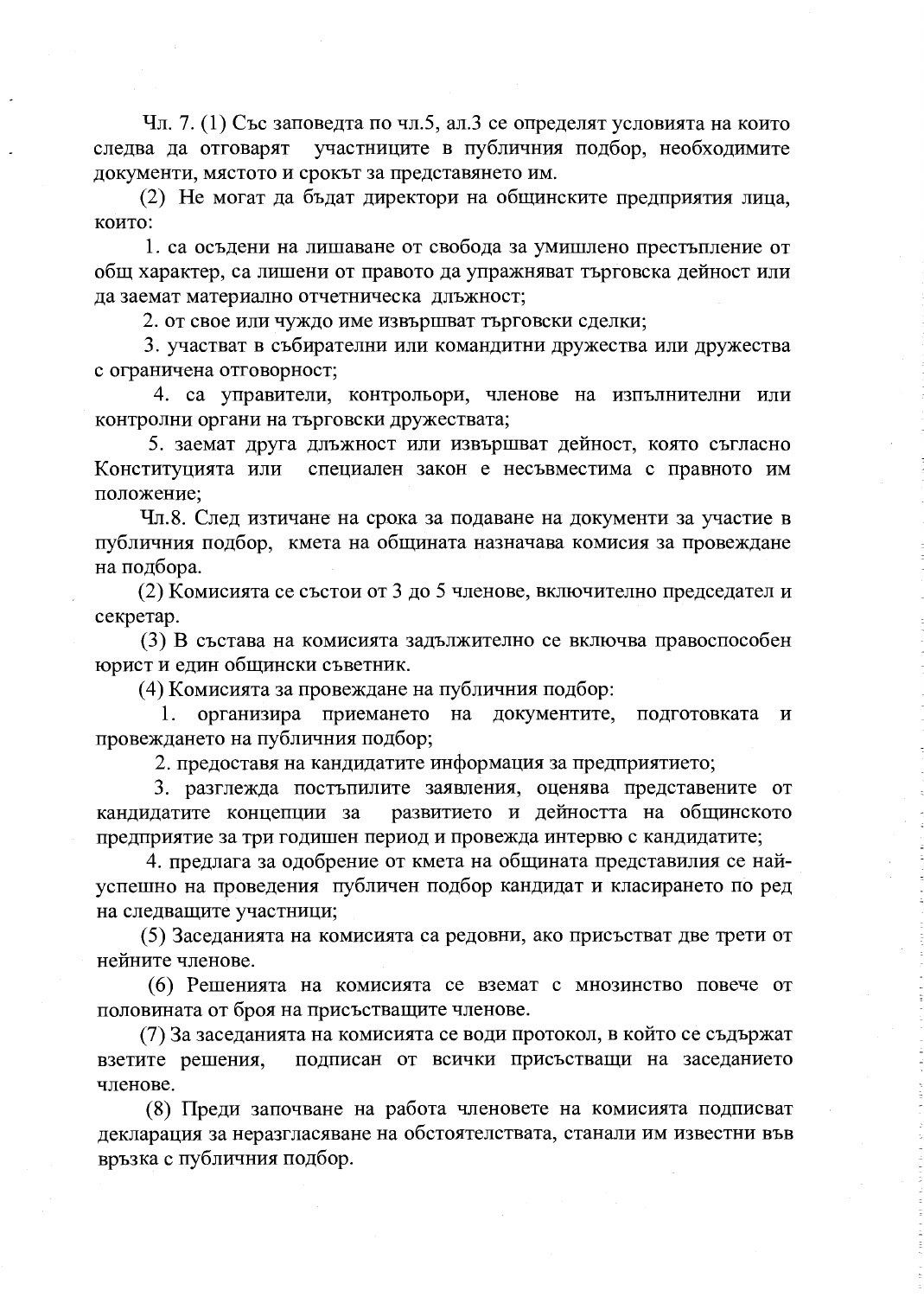изингева името на кандидата и предприятието, за което кандидатства и се неофиодимите документи се подават в запечатан плик, върху който се чи. 9. (1) Завленията за участие в публичния подбор, заедно с

лосонвизифи внизие и влаги, датата и часът на приемането му. (2) За всяко постыпило заявление се издвав удостоверение, в което се завеждат в специален регистър по реда на тяхното постъпване.

кяло препенава пали са препславени вемики неорхопими поклинити. заявленията за участие, комисията разглежда всяко постъпило заявление, (3) На първия работен деп след изтичането на срока за подаване на

не удостоверяват изпълнението на изискванията, определени в чл. 7 тази представили всичны необходими документи или представените документи (4) До участие в публичния подбор не се допускат лица, които не са удовлетворяващи изискванията, посочени в чл. 7 от тази наредба.

недопускането на кандидата до участие в публичния подбор в три-дневен (5) Комисията се произнася с решение за допускането или наредба.

(6) Недопуснатите кандидати се уведомяват писмено. срок.

(7) Допуснатите кандидати се уведомяват писмено в тридневен срок,

за предприятието, за което кандидатстват. , кипьмоофни твгупоп срещу декларация за неразгласяването  $\bar{\mathbf{N}}$ като в уведомлението се посочва: мястото и срокът, в който те могат да

да удължи срока за подаване на заявленията с 15 дни. или нама допуснати кандидати, комисията предлага на кмета на общината формоп киничидущ в эмтэвич за участие в публиния подбор

местен ежедневник и на официалния сайт на община Сливо поле. (9) Съобщение за удължаването на срока по ал. 8 се публикува в един

процедура по реда на наредбата. пропетивля за плодинен подбор и взема решение за провеждане на нова участие или няма допуснати кандидати, кметът на общината прекратява (10) В случай, че отново в срока по ал.8 няма подадени заявления за

класирането по ред на следващите участници. представилия се най-успешно кандидат на проведения публичен подбор и комисията представа на кмета на общината протокол за определяют на чи. 10. (1) В тридневен срок от провеждането на публичния подбор,

ал. 1, т. 1 от Кодекса на труда. договор със спеченици публичния подбор кандилат по реде на чл. 68, кандидатис, в 14-дневен срок кметът на общината сключва трудов (2) На база представените документи за окончателното класиране на

публичен подбор е прекрагена, кметът на общината може да назначи (3) В случаите на чл.9 ал.10 от наредоата, когато процедурата за

.А.т. . Г. п.б. . 80. п.н временно изпълняващ длъжността директор на предприятието по реда на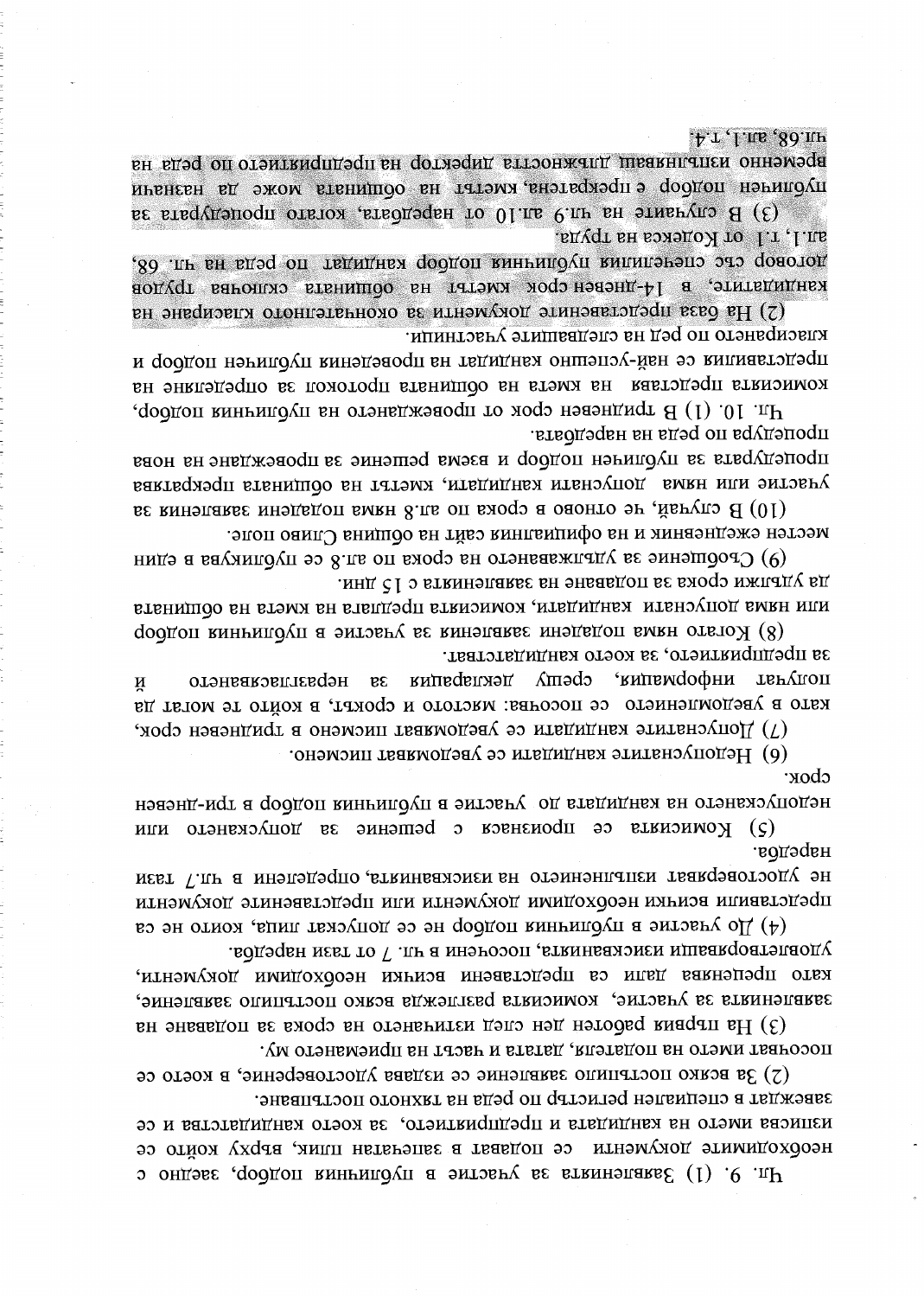основанията, предвидени в Кодекса на труда. прекратяват с изтичане срока на договора, както и предсрочно на Чл. 11. (1) Договорите с директорите на общинските предприятия се

изискванията на Кодекса на тууда, Правилника за устройството и спазване иdи **ВИМОНИПОО** эмткиqпдэqп оломиницоо ен CPB6L **LO** структура определената срыязсно карактеристики,  $\overline{M}$ лонәизин утвруждава доволод аодудт  $\overline{\text{OH}}$ ипэтижүпэ WИ ЭТНИТОСТНИТЕ  $\overline{\mathbf{M}}$ (2) Директорът на общинското предприятие назначава останалите

задължения: Директорът на предприятието има следните права  $771$  Th И дейността и на други действащи актове и правила.

нормативни актове, в съответствие с решенията на Общински съвет Сливо 1. ръководи и управлява предприятието, съгласно действащите

представлява предприятието пред държавните и общински  $\cdot$ 7 зяиестник-кмет; поле и заповедите на Кмета на община Сливо поле, или определен от него

и пред трети лица; институции, съдебни, банкови, финансови и данъчни органия и учреждения

отэмткиqпдэqп; онеративното ръководство ос. РПІ бельнив **BH** денността  $E$ H  $\cdot \epsilon$ 

ленност; срудне специфинны разпоредби за организация на стопанската му 1 Гравилник за вътрешния ред на общинското предприятира на който се 4. разработва и предлага на кмета на общината за утвърждаване

отэмткидидэqп; за деловодната дейност и документооборота впиавоп иншэстье  $\mathbf{B}$ энвавдждавату автомата на кмета на общината за утвърждаване

отэмткифидэфп; Вътрешни правила за система за финансово управление и контрол на о разработва и предлага на кмета на общината за утвърждаване

имеии за връзка: нэименованието на предприятието, адреса на управление, телефон, факс и кореспонденция с институции и граждани иdп еньозоп  $\mathcal{L}$ 

х. организира изготвянето, актуализирането и представянето на:

з) проект на план-сметка за срответната финансова година;

о отчети за осъществената стопанска деиност на предприятието на

оопината; в) длежностно шатно разписание за утвърждаване от кмета на всяко дримесение:

което последният внася в общинския свет предложение за промяна на мотивирано предложение за промени до кмета на общината въз основа на директорът представя персонала, структурата и етгостта и BH еятопеткотооо, изисквэпи корекции г) цри  $\overline{B}$ **BH** отэмникн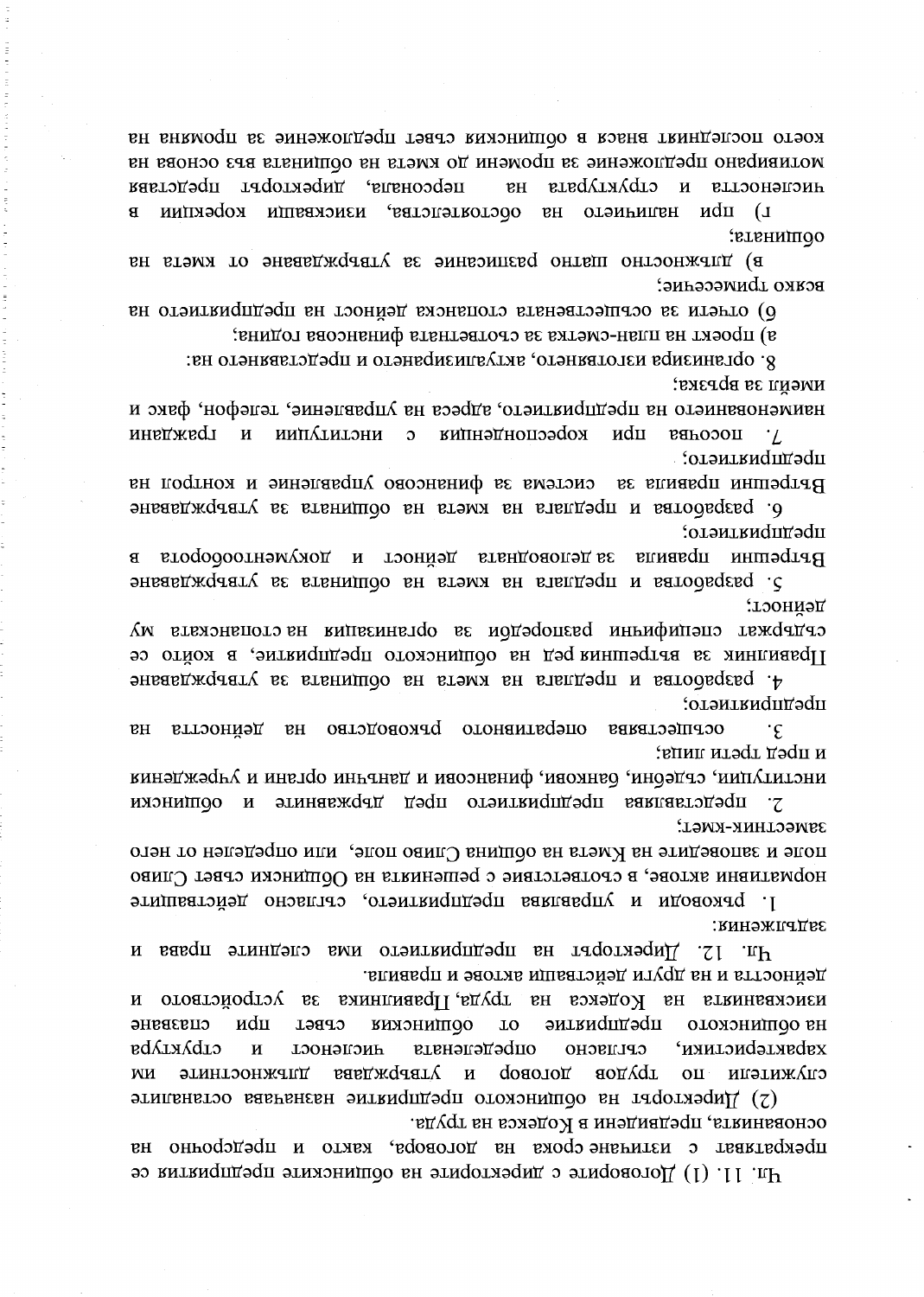правилника в частта, касаеща числения състав и структурата на предприятието;

9. Организира и провежда възлагането на обществени поръчки след изрично упълномощаване от кмета на общината:

10. сключва договори за отдаване под наем на имоти или вещи общинска собственост, предоставени на общинското предприятие, съобразно разпоредбите на Закона за общинска собственост и Наредбата за реда за придобиване, управление и разпореждане с общинско имущество;

11. утвърждава длъжностните характеристики на персонала на предприятието:

12. сключва, изменя и прекратява трудовите договори на работещите в предприятието:

13. налага дисциплинарни наказания и извършва всякакви други действия в качеството си на работодател по смисъла на Кодекса на труда;

14. изпълнява и други служебни задачи, възложени му от кмета на общината или определен от него заместник-кмет.

## **РАЗДЕЛ IV ФИНАНСИРАНЕ**

Чл. 13. Общинското предприятие е местна дейност и прилага бюджетна сметка по смисъла на Закона за общинските бюджети.

Чл. 14. Общинското предприятие осъществява дейността си въз основа на своя правилник и в съответствие със заложените в годищния общински бюджет средства за конкретния вид общинска дейност.

Чл. 15 Предприятието е второстепенен разпоредител с бюджетни кредити.

Чл. 16. Предприятието се финансира от бюджета на общината в бюджетна сметка за годината. Промените по рамките на утвърдената приходната и разходната част на бюджета се извършват по предложение на кмета на общината след мотивирано искане на Директора на предприятието и се утвърждават от общинския съвет.

Чл. 17. Предприятието няма право да разходва паричните постъпления, придобити от осъществена стопанска дейност. В тридневен срок приходите от стопанската дейност се превеждат по бюджетната сметка на общината.

Чл. 18. Предприятието съставя тримесечни и годишни отчети за изпълнение на бюджетната си сметка, както и всички останали отчетни форми и документи, изискващи се от първостепенния разпоредител кмета на общината.

Чл. 19. Източници на приходите на общинските предприятия са:

1. приходи от дейността;

2. приходи от наеми;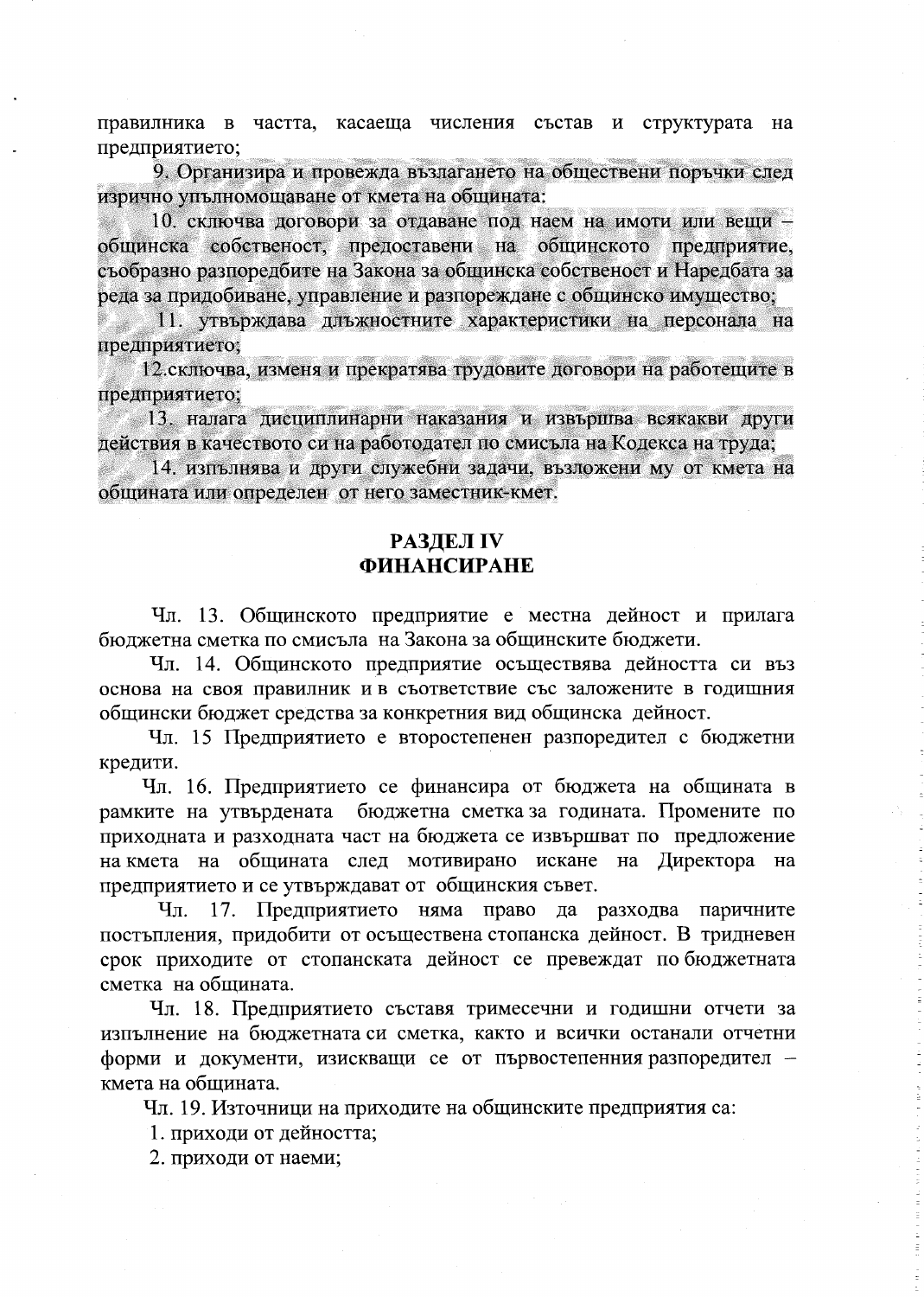3. средства предоставени от общинския бюджет;

4. други приходи.

Чл. 20. Общинските предприятия реализират разходи за и управление на предоставеното осъществяването на дейността си общинско имущество.

### **РАЗДЕЛ V** КОНТРОЛ И САНКЦИИ

Чл. 21. Контрол по спазването на настоящата наредба се осъществява от кмета на община Сливо поле или упълномощен от него заместник-кмет.

Чл. 22. Длъжностните лица, които са действали в нарушение на наредбата носят дисциплинарна отговорност.

### РАЗДЕЛ VI

# РЕГИСТЪР НА ОБЩИНСКИТЕ ПРЕДПРИЯТИЯ

Чл. 23. Общината създава и поддържа публичен регистър за общинските предприятия.

Чл. 24. (1) Редът за водене и съхраняване на регистъра се определя с Наредба № 8 от 17 декември 2009 г. за утвърждаване на образците на актовете за общинска собственост, на досие на имот - общинска собственост, и на регистрите, предвидени в закона за общинската собственост, и за определяне реда за съставянето, воденето и съхраняването им.

(2) Министърът на регионалното развитие и благоустройството дава указания по прилагане на наредбата

(3) В регистъра за общинските предприятия се вписват:

1. наименованието на предприятието (графа № 2);

2. номерът и датата на приемане на решението на общинския съвет за създаването, преобразуването и закриването на общинското предприятие (графа № 3);

3. предметът на дейност на предприятието (графа № 4);

4. органите на управление на предприятието (графа № 5);

5. броят заети лица по щатно разписание (графа № 6);

6. предоставеното на предприятието недвижимо общинско имущество чрез посочване на актовете за общинска собственост (графа № 7).

Чл. 25. (1) За общинските предприятия се води картотека.

(2) Картотеката по предходната алинея се води чрез дела (досиета) на отделните общински предприятия, които съдържат:

1. копие от решението на Общински съвет Сливо поле за създаване на предприятието;